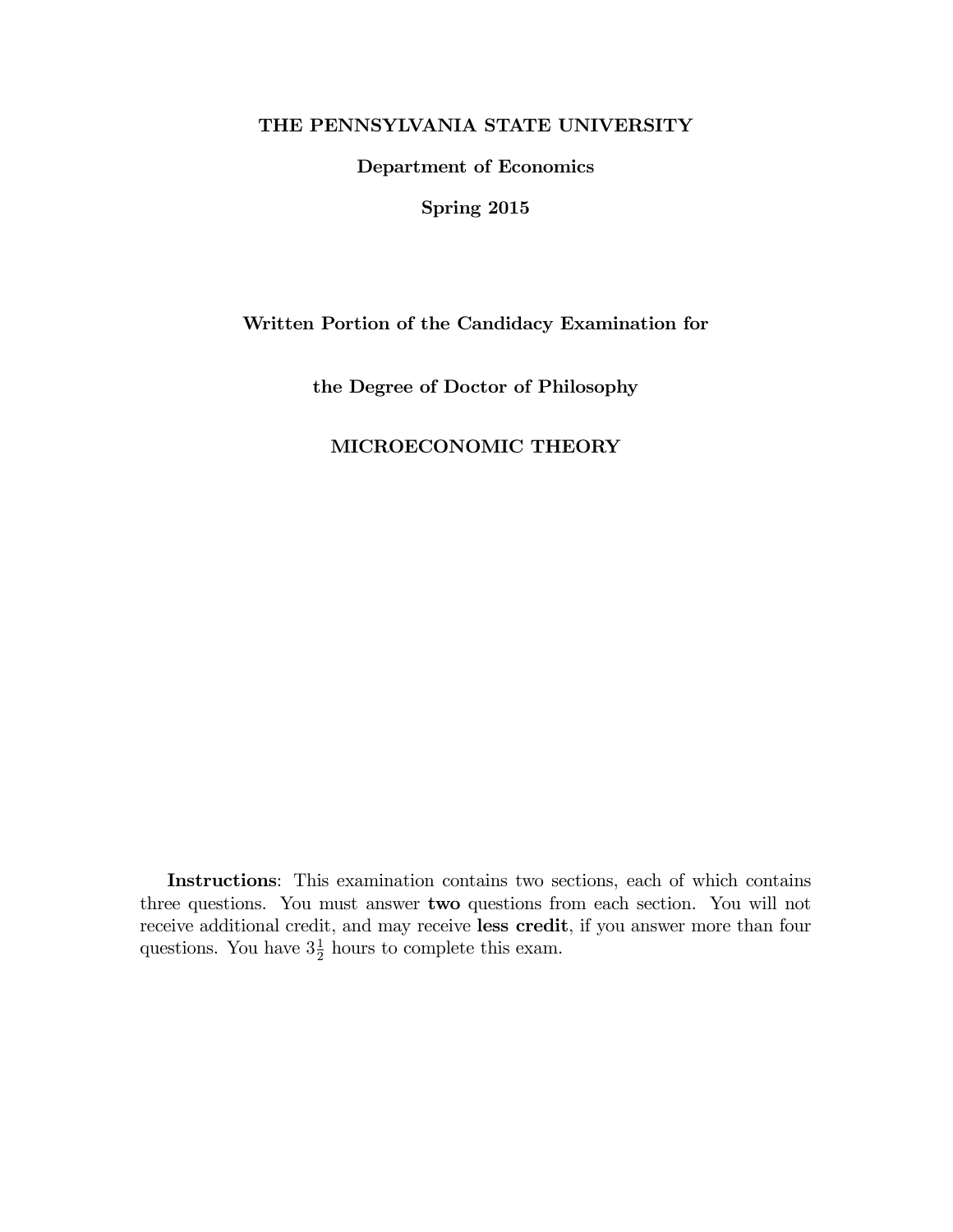### Section I

**I.1** Define the function  $c: \mathbb{R}_+ \times \mathbb{R}^2_{++} \to \mathbb{R}_+$  by

$$
c(q; w_1, w_2) = q(w_1 + \sqrt{w_1 w_2} + w_2).
$$

Can c be a cost function? If your answer is "No", prove that c cannot be a cost function for any technology. If your answer is "Yes", derive a production function  $f: \mathbb{R}_+^2 \to \mathbb{R}_+$ for which  $c$  is the cost function.

I.2. Consider the following two-commodity, two-consumer exchange environment. Consumer preferences are represented by the utility functions

$$
u_1(x_{11}, x_{21}) = x_{11} - (\frac{1}{4})(14 - x_{21})^2
$$
,  $u_2(x_{12}, x_{22}) = x_{12} - (\frac{1}{2})(7 - x_{22})^2$ .

The endowments are

$$
w_1 = (50, 0), \quad w_2 = (0, 12).
$$

- a) Find the set of Pareto efficient allocations.
- b) Normalize prices by setting  $p_1 = 1$ , and find a competitive equilibrium.
- c) Now suppose that consumer 2 acts as a monopolist in setting  $p_2$ , while consumer 1 continues to take prices as given. Find the monopoly equilibrium price and allocation.

**I.3** Given an exchange economy  $(\succeq_i, w_i)_i$  assume that each  $\succeq_i$  is regular (complete and transitive), nondecreasing, locally nonsatiated, continuous and convex; and that  $\bar{w} \in \mathbb{R}^L_{++}$ . Let  $(x_i^*)_i$  be a *weakly Pareto efficient* allocation, that is,  $(x_i^*)_i$  is feasible and there does not exist a feasible allocation  $(x_i)_i$  satisfying  $x_i \succ_i x_i^*$  for all i. These assumptions apply to all three questions below.

- a) Is  $(x_i^*)_i$  necessarily Pareto efficient? If your answer is "Yes", give a proof. If your answer is "No", give a counterexample.
- b) Does there necessarily exist a price  $p^* \in \mathbb{R}^L_+\setminus\{0\}$  such that  $(p^*, (x_i^*)_i)$  is a competitive quasi-equilibrium? If your answer is "Yes," give a proof. If your answer is "No," give a counterexample.
- c) Does there necessarily exist a price  $p^* \in \mathbb{R}_+^L \setminus \{0\}$  such that  $(p^*, (x_i^*)_i, (m_i^*)_i)$  is a competitive equilibrium with transfers, where  $m_i^* = p^* x_i^*$  for each i. If your answer is "Yes," give a proof. If your answer is "No," give a counterexample.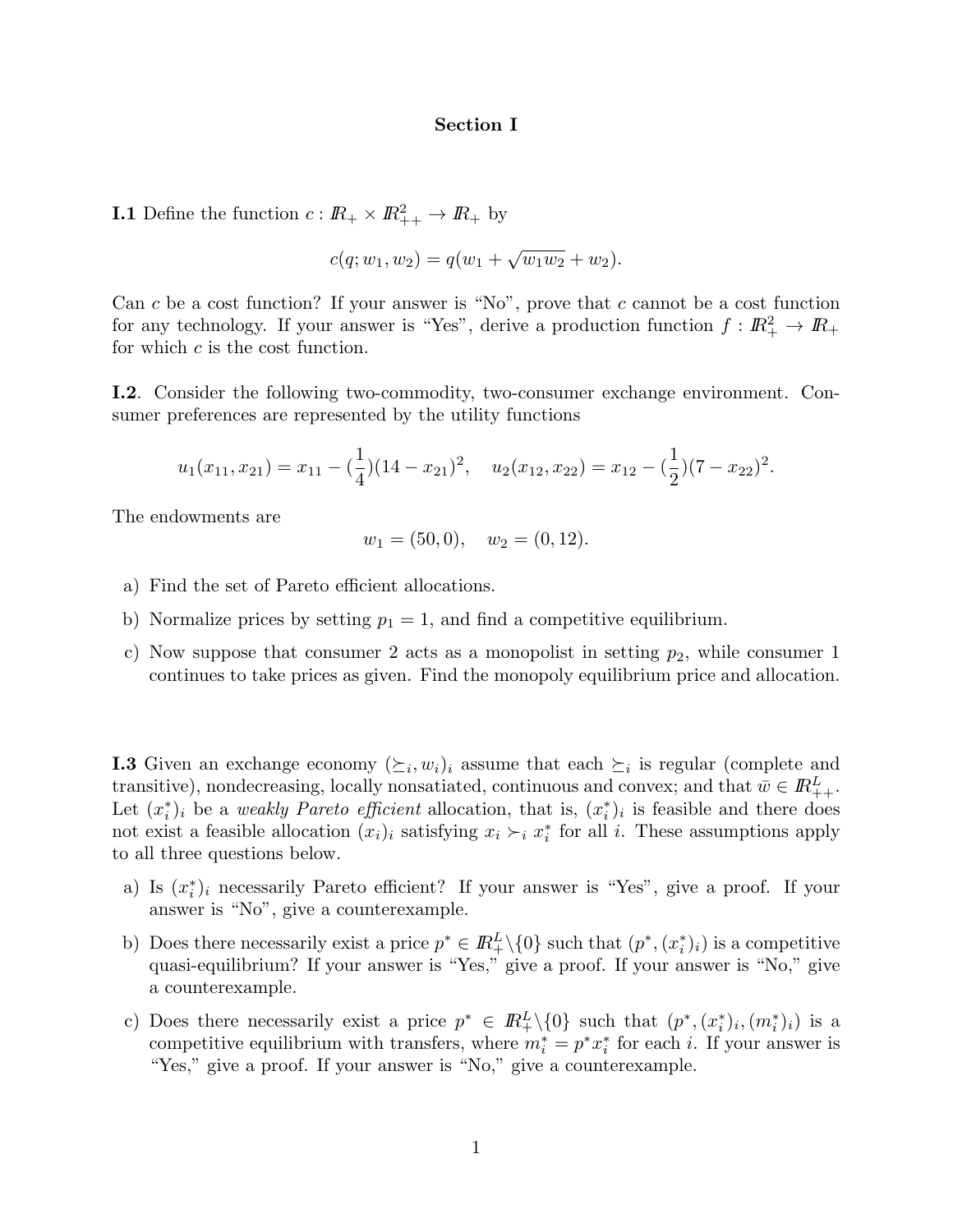### Section II

1. Consider three players, 1, 2 and 3, who are placed on a line with 1 connected to 2 but not to 3 but 2 connected to both 1 and 3. In each period, players are bilaterally matched if they are connected to play the Prisoners' Dilemma game below—that is, Player 2 plays two games, against 1 and 3 but 1 plays only against 2 and 3 also only against 2. In each game, each player chooses either C or  $D$ ; Player 2 has to choose the same action for each of her games. The stage game is below.

| 3, 3    | $\overline{4}$ |  |
|---------|----------------|--|
| O<br>4, |                |  |

Future payoffs are discounted by the factor  $\delta \in (0,1)$  Player 1's payoff is the discounted sum of his payoffs from the game with 2, as is Player 3's. Player 2's payoff is obtained by first adding her payoffs from the two games to get her stage game payoff and then taking the discounted sum of her stage game payo§s.

Consider the following strategy: Start by playing  $C$ . If  $D$  is observed in any play, play D thereafter.

- (a) Using the one-deviation property, determine for what values of  $\delta$ , if any, the strategy above, if followed by all three players, constitutes a subgame perfect equilibrium.
- (b) Suppose now that Players 1 and 3 are also connected, so each player plays against both the others and gets a payoff in the stage game by adding the payo§s in the two games. Each player has to choose the same action in both games. Answer the same question as in (a) for this new set-up.
- 2. Consider the following strategic form games  $a$  and  $b$ :

|  | $a: A \mid 1, 1 \mid -1, 0$    |  | $-1, -1$ $-2, 0$          |  |
|--|--------------------------------|--|---------------------------|--|
|  | $\overline{0.} -1 \,   \, 0.0$ |  | $\overline{0,-2}$   $0,0$ |  |

The players, 1 and 2, know that a occurs with probability  $p$  and  $b$  with probability  $1 - p$  and  $p < \frac{1}{2}$ .

- (a) Describe the equilibria of this game.
- (b) Now suppose we modify the game so that the following timeline obtains:
	- i. Nature chooses a or b with the requisite probabilities.
	- ii. Player 1 learns Nature's choice with probability  $q > 0$ .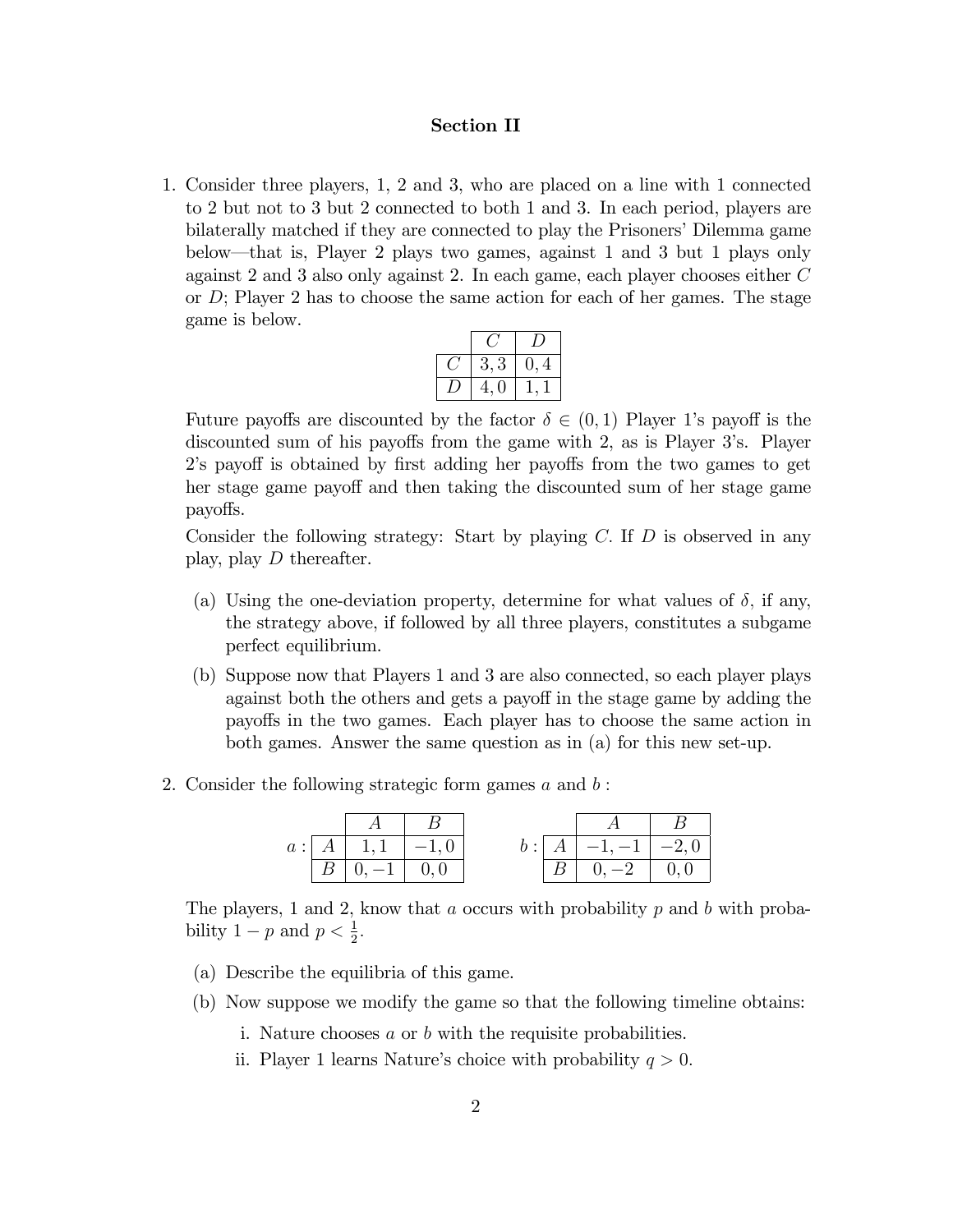- iii. Player 1 can choose to pay a cost  $c > 0$  to communicate with Player 2. He can send a message from  $\{a, b\}$ . He can, of course, choose not to pay the cost and not send the message.
- iv. Player 2 observes one of the following messages:  $\{a, b, \text{ no message}\},\$ depending on what Player 1 does.
- v. Players 1 and 2 each choose one of the actions  $\{A, B\}$  depending on whatever information they possess.

If a message in  $\{a, b\}$  is sent, assume that it contains proof of the state. Construct an equilibrium for sufficiently small  $c$ . Are there any out-ofequilibriun probability zero outcomes? If so, be sure to specify what beliefs sustain the equilibrium. (Remember an equilibrium is a strategy profile, one for each player.)

- 3. Search engines like Google and Yahoo! sell links to advertisers who wish to advertise their product in response to a specific query. For instance, a search for "flowers" will produce a list of links to web sites of companies that offer flower delivery services. In what follows, suppose that there are only two  $(2)$ links for sale in response to a particular query: the link that is on top of the list and the one on the bottom, below the first. It has been estimated that the top link will produce  $c^T$  clicks per hour whereas the bottom link will produce  $c^B < c^T$  clicks per hour. There are three companies who wish to buy links to their web sites. A single click on company  $i$ 's link will produce an expected profit of  $x_i$ . Thus, if firm i's link is placed in position k (where  $k = T, B$ ), then its expected profit is  $c^k x_i$ .
	- (a) First, suppose that the links are allocated using the Vickrey-Clarke-Groves (VCG) mechanism. Suppose also that  $x_1 > x_2 > x_3$ . What will be the allocation and what will each company pay to the search engine?
	- (b) Next, suppose that the links are allocated by means of an ascending auction. Specifically, the price per-click starts at zero and rises continuously. The current price is observed by all and companies indicate whether they are "in" or "out" by pressing a button. All three companies are "in" at a price of zero but can drop out whenever they wish. Once a company drops out, it cannot re-enter the auction. Suppose company 3 drops out at a price of  $p_3$  and then company 2 drops out at a price of  $p_2 > p_3$ . Then company 1 is awarded the top link at a price of  $p_2$  per-click and company 2 is awarded the bottom link at a price of  $p_3$  per click.
		- i. Again assuming that  $x_1 > x_2 > x_3$ , show that the ascending auction has an equilibrium in which, when all three are "in", each company  $i = 1, 2, 3$  decides to drop out when the price reaches  $x_i$ . When only two are "in", each remaining company  $i = 1, 2$  decides to drop out at